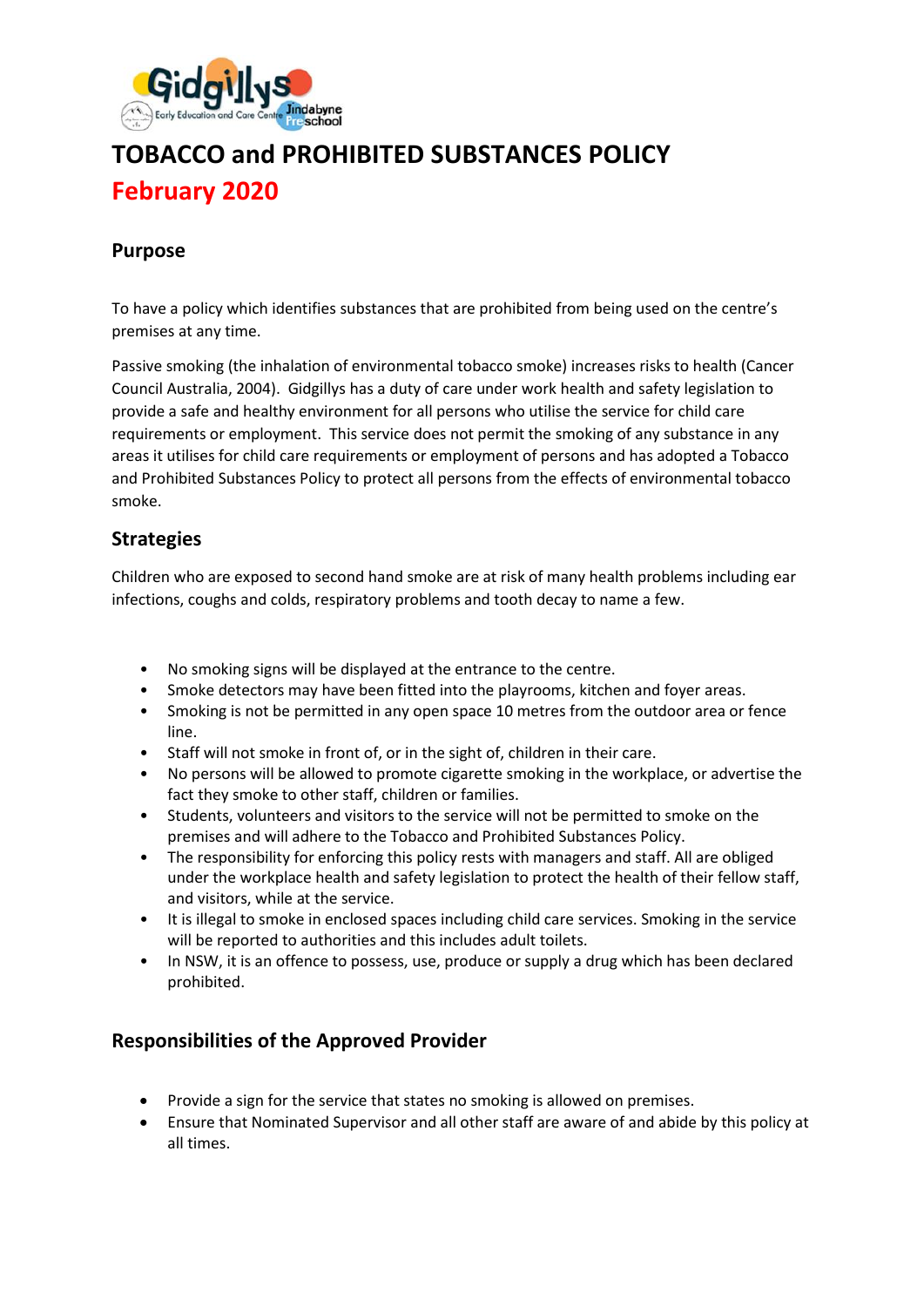

## **Responsibilities of the Nominated Supervisor**

- Ensure that all staff are aware of and abide by this policy at all times.
- Issue appropriate action against staff member who contravenes this policy.
- If a staff member is caught smoking, doing any illicit drugs or drinking alcohol on premises or within 10 metres of the service – a written warning is to be issued or possible instant dismissal.

## **Responsibilities of the Educators**

- Staff who smoke before and after a shift must ensure that they take off their uniform before smoking. If a staff member is caught smoking while on site or in their uniform, there may be consequences involved.
- Educators are not allowed to come in smelling of smoke. If you have smoked before your shift, personal hygiene must be adhered to including hands being washed, clothing free from smoke and mouth washed out before handling children.
- Staff are informed through the handbook that smoking, drinking alcohol and taking illicit drugs during operating hours is NEVER allowed. These substances are not to be brought into the centre.

### **Responsibilities of the Families**

- Report to the service management should you see a staff member smoking near the child care service or in their uniform.
- Families are not allowed to smoke on premises or near any children in the service.
- Families are not allowed to smoke cigarettes or E-cigarettes in their cars with children under 16 years of age as it is illegal. If a parent is caught smoking in the car with their child inside, your family may be reported to authorities. This applies to passengers of the vehicle as well.
- Parents, family members or relatives of children enrolled at the service will not be permitted to smoke on the premises and will adhere to the Tobacco and Prohibited Substances Policy.

## **Definitions, Terms & Abbreviations**

| Term    | <b>Meaning</b>                     |
|---------|------------------------------------|
| Illicit | Forbidden by law, rules, or custom |

## **Related Statutory Obligations & Considerations**

**Australian Children's Education and Care Quality Authority (ACECQA)** http://www.acecqa.gov.au/ **Children (Education and Care Services) National Law (NSW) 104a**  https://www.legislation.nsw.gov.au/#/view/act/2010/104a/full **Department of Education**